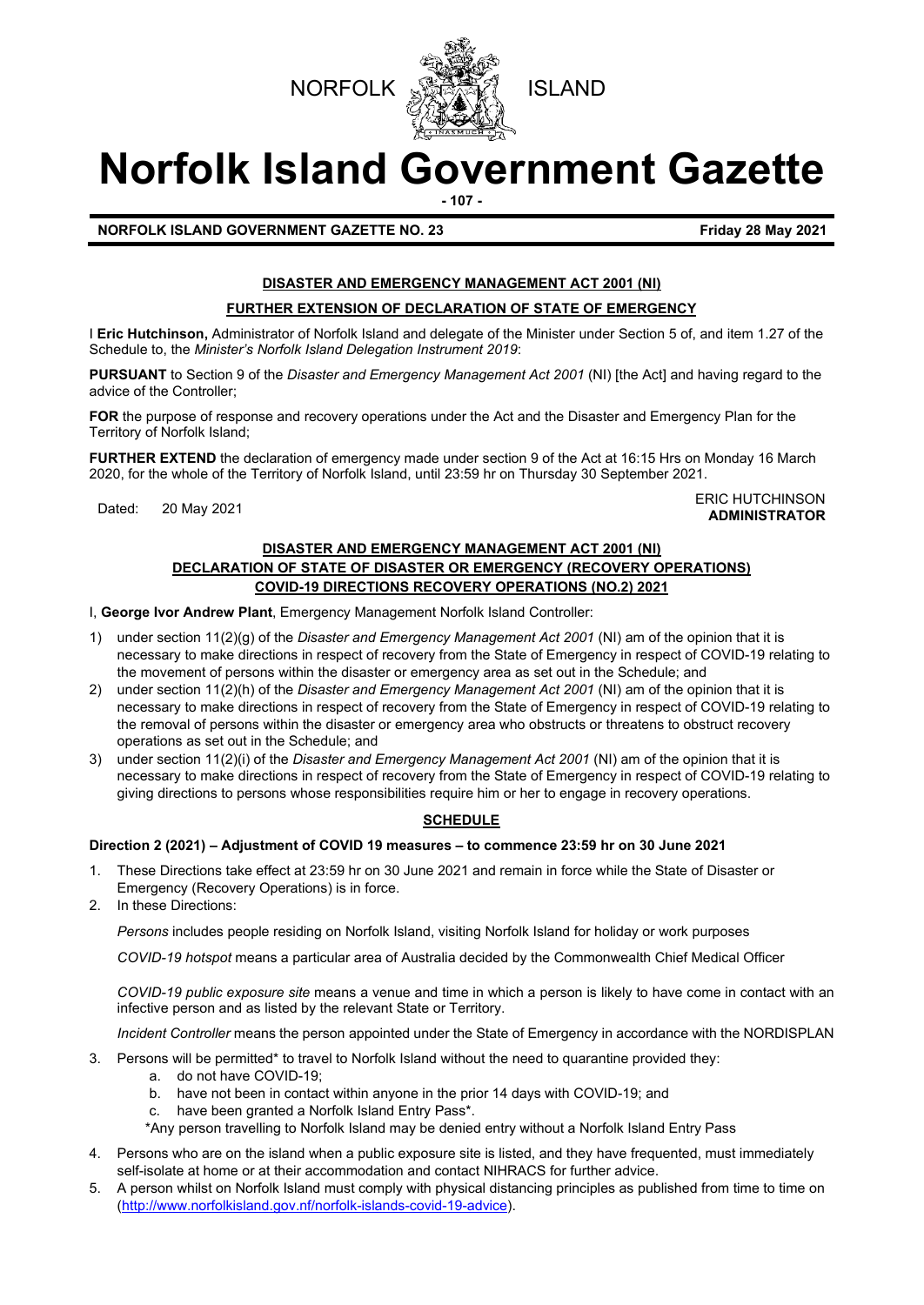- 6. A person whilst on Norfolk Island must follow any directions in relation to COVID-19 from staff of the *Norfolk Island Hospital and Residential Aged Care Services (NIHRACS).*
- 7. A person or business on Norfolk Island must follow any advice or operational direction provided by the Incident Controller or authorised officer of the *Norfolk Island Police Force (NIPF)*in relation to COVID-19.
- 8. A person or business involving close contact with persons is required to keep a daily customer register. A business will be required to retain the records for a period of three months. The register must be produced upon request by the Incident Controller.

*\* Please Note \** 

- *Online applications required by all travellers prior to travel (within 72 hours of travel).*
- *While the State of Emergency is in place verification of where travellers are from will be required*
- *Travel to mainland states and territories is a matter for residents to seek approval from State and Territory Government authorities.*

Dated: 25 May 2021 GEORGE PLANT

#### **COURT OF PETTY SESSIONS**

The next sitting of the Court of Petty Sessions is set down for Wednesday 9 June 2021 at 9:30am in the Court House, Kingston.

Dated: 26 May 2021 2008 12:30 May 2021 20:30 May 20:30 May 20:30 May 20:30 May 20:30 May 20:30 May 20:30 May 20:30 May 20:30 May 20:30 May 20:30 May 20:30 May 20:30 May 20:30 May 20:30 May 20:30 May 20:30 May 20:30 May 20:

## **CLERK OF THE COURT OF PETTY SESSIONS**

#### **SUPREME COURT OF NORFOLK ISLAND**

The Supreme Court of Norfolk Island will sit in Norfolk Island the week commencing Monday 31 May, 2021 at 9.00am. The Honourable Justice Rares will be presiding.

Dated: 26 May 2021 2008 12:00 12:00 12:00 12:00 12:00 12:00 12:00 12:00 12:00 12:00 12:00 12:00 12:00 12:00 12:00 12:00 12:00 12:00 12:00 12:00 12:00 12:00 12:00 12:00 12:00 12:00 12:00 12:00 12:00 12:00 12:00 12:00 12:00

# **CLERK OF THE SUPREME COURT**

#### **PLANNING ACT 2002 (NI) SECTION 28F NOTICE**

**DECLARATION IN RELATION TO A SIGNIFICANT DEVELOPMENT Application No.: SDDA 1/2021 Applicant:** Department of Infrastructure, Transport, Regional Development and Communications **Location:** Portions 182 and 164, Kingston Pier and Portion 5a1, Youngs Road **Proposed development:** *Port and Wharf Facilities*  Works associated with augmentation of Kingston Pier Channel and Rehabilitation of the former Quarry at Youngs Road.

#### **Statement of reasons:**

Having considered the matters set out in section 28D of the *Planning Act 2002* (NI) (the Planning Act), I am satisfied the proposal meets the requirements for declaration as significant for the following reasons:

- 1. The development is to establish or upgrade infrastructure of a type prescribed in the regulations, namely *(h) port and wharf facilities.*
- 2. The development has potential economic and community benefits. Augmentation of the Kingston Pier Channel would significantly contribute to efficient and safe operations for cargo and cruise ships as well as general community use of the pier for commercial and recreation activities; and provide increased opportunities for tourism and economic development which would generate socio-economic benefits for the community.
- 3. The development has links with other developments. The primary project, to dredge the Kingston Pier Channel to improve safety and port activities generally, would yield a significant amount of spoil that would provide the primary source of fill for rehabilitation of the former Cascade Quarry.
- 4. The development is consistent with Norfolk Island Plan 2002.
- 5. The development is consistent with the Norfolk Island Regional Council's Community Strategic Plan 2016-2026 and the objectives of Strategic Direction 1 – An environmentally sustainable community, in particular, using and managing resources wisely.
- *6.* The development is consistent with the Norfolk Island Economic Development Strategy 2015 and Norfolk Island Tourism Strategic Plan 2013-23; specifically the theme *'Port facilities, to encourage cruise ships and assist with cargo shipping, require public and private investment focused on good planning and sustainable outcomes.'*

#### **Conditions:**

There are no conditions in relation to the declared significant development.

**- 108 -**

# **EMNI CONTROLLER**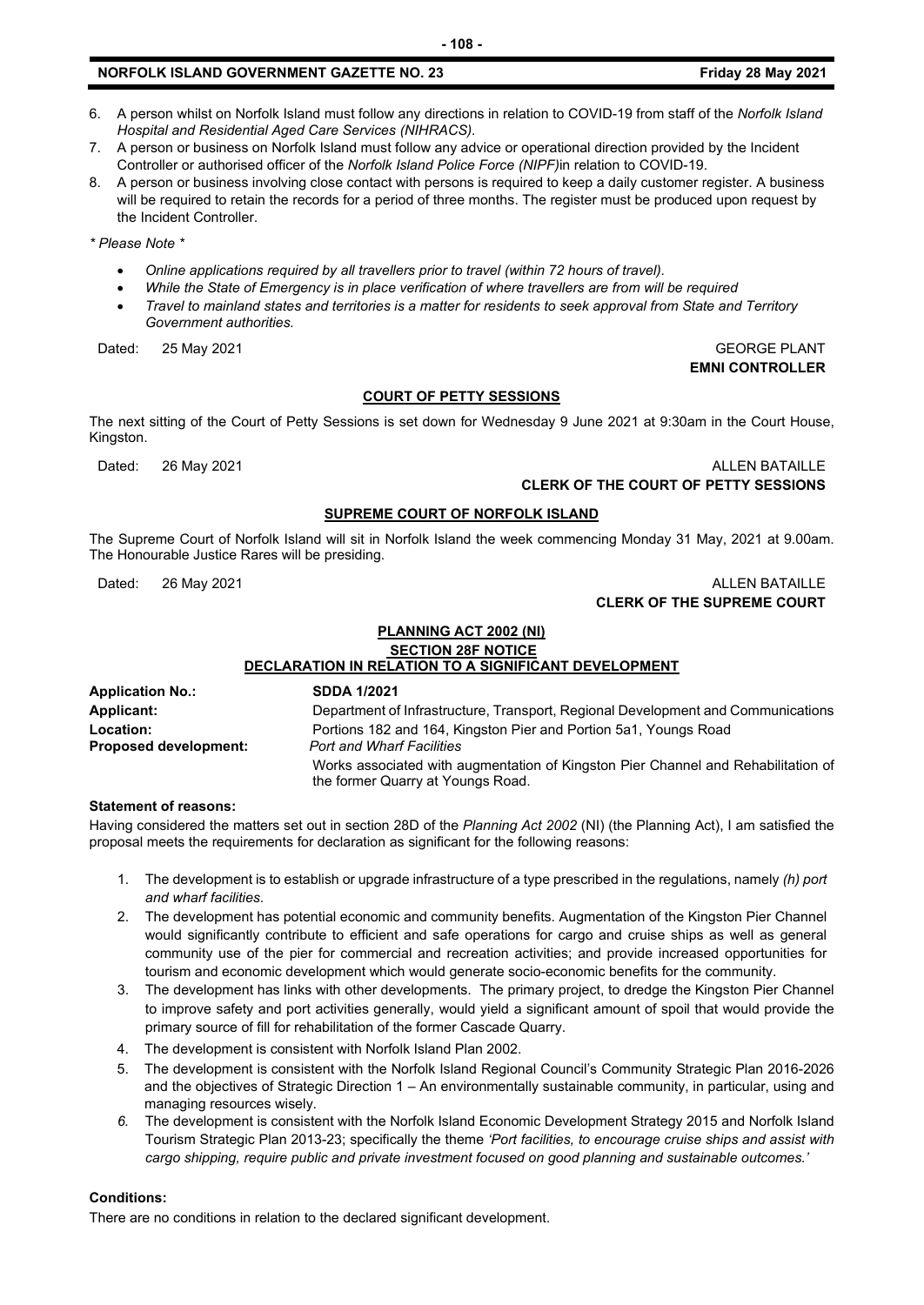#### **Period of declaration:**

This declaration takes effect on the date of this notice for a period of 24 months.

#### **Other information:**

After the Minister has made a declaration in relation to a significant development, the owner of the land, or a person permitted to do so, may make a development application to the General Manager of the Norfolk Island Regional Council in accordance with Parts 4 and 5 of the Planning Act.

**- 109 -**

The application must include information required by the Norfolk Island Plan 2002 or other enactment, an environmental impact statement and be accompanied by the prescribed fee.

If the application is accepted, a notice of development application must be displayed on or near the land. The General Manager is also required to publish a notice in the Norfolk Island Gazette inviting written public submissions to be lodged within a specified period of not less than 28 days. The application documents must also be made available for public inspection.

The General Manager is required to refer the application with their recommendations and any public submissions to the **Minister** 

Within 56 days of the application being made (the Minister may extend this up to 168 days) the Minister considers the application and makes a decision.

The Minister can either give development approval, refuse approval or refer the application back to the General Manager with directions. The applicant must be notified of any decision and a notice must also be published in the Norfolk Island Gazette within 14 days.

### Dated: 12 May 2021 2008 2009 2009 2010 2010 2021 2030 2040 2040 2050 2060 2071 2080 2091 2092 2093 2094 2095 20 **ADMINISTRATOR OF NORFOLK ISLAND AND DELEGATE OF THE COMMONWEALTH MINISTER**

**LIQUOR ACT 2005 (NI)**

The Following Liquor licence applications have been received:

| <b>APPLICANT</b>                                                                 | <b>LOCATION &amp; PREMISES</b>                                              | <b>PROPOSAL</b>                         |
|----------------------------------------------------------------------------------|-----------------------------------------------------------------------------|-----------------------------------------|
| Norfolk Island Bowling Club & Bowls<br>Council Inc.<br>Nominee: John M Christian | Portion 25b3<br>Taylors Road<br>NORFOLK ISLAND BOWLING CLUB                 | Renewal of Club<br>Licence              |
| Phoenix Pty Ltd<br>Nominee: Lydia Ryabtseva                                      | Portion 25c<br>51B Taylors Road<br><b>HIGH TIDE KITCHEN</b>                 | <b>Renewal of Restaurant</b><br>Licence |
| Tony Watts as trustee for T&S<br><b>Investments Trust</b><br>Nominee: Tony Watts | Portion 38b22<br>108 Taylors Road<br><b>CASTAWAY NORFOLK ISLAND</b>         | Renewal of General<br>(Hotel) Licence   |
| Tony Watts as trustee for T&S<br><b>Investments Trust</b><br>Nominee: Tony Watts | Portion 38b22<br>108 Taylors Road<br>NORFOLK ISLAND BREWING                 | Renewal of<br>Manufacturer's<br>Licence |
| Philippa Anne Elizabeth Quintal<br>Nominee: Leslie Julius Quintal                | Portion 124a<br>176 Anson Bay Road<br>THE SUNSET BAR                        | Renewal of General<br>(Tavern) Licence  |
| Mathew Charles Christian-Bailey                                                  | Portion 53b2<br>30 Queen Elizabeth Avenue<br><b>GOVERNOR'S LODGE RESORT</b> | Renewal of General<br>(Hotel) Licence   |

Any person over the age of 18 years and residing within 100 meters of the premises may object in writing to the application within 21 days after this notice is published.

The written objection and fee of \$85 should be lodged with the Registrar, New Military Barracks, Kingston.

Dated: 26 May 2021 KATIE WALDEN **REGISTRAR OF LIQUOR LICENCES**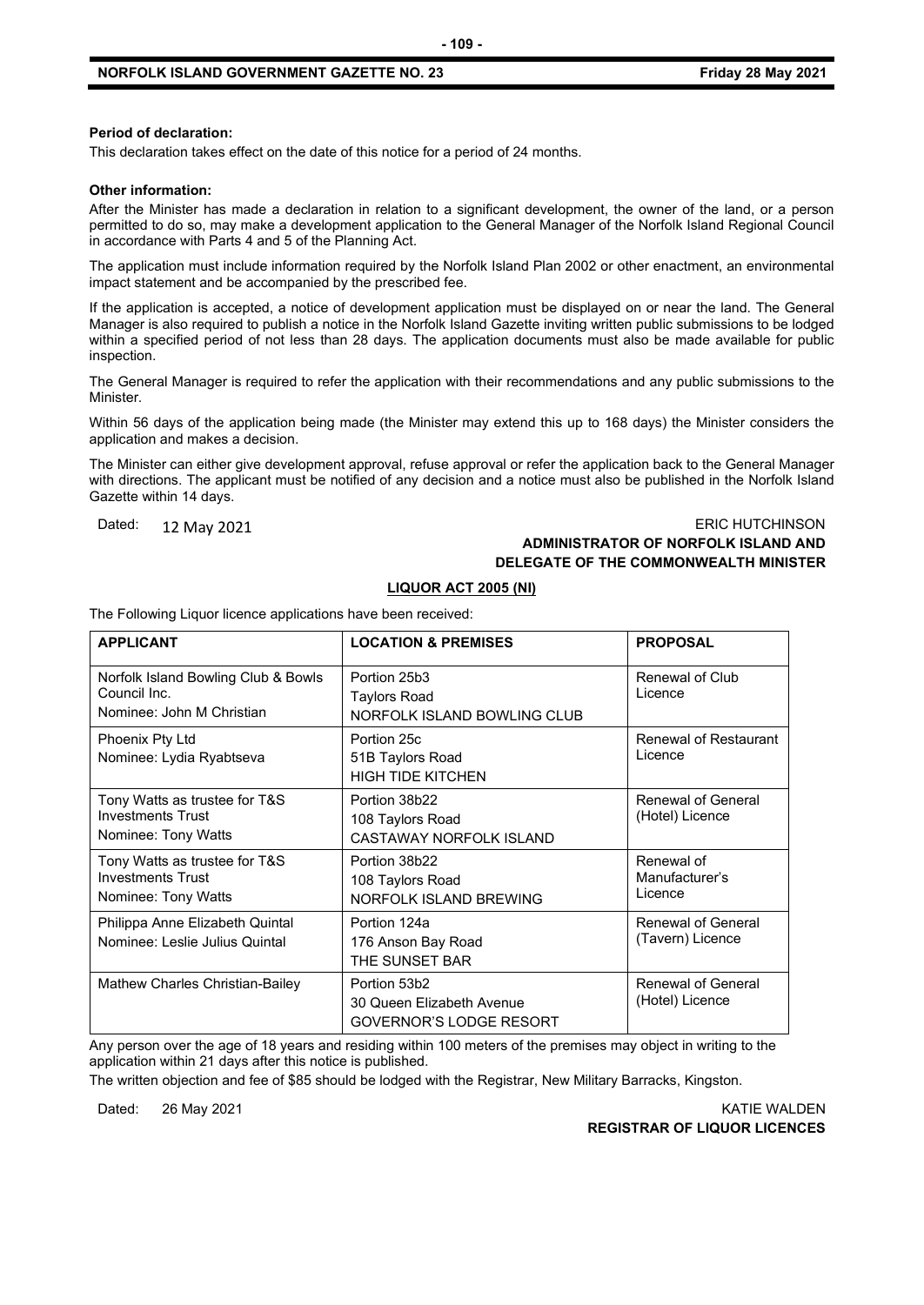#### **NOTICE OF INTENTION TO APPLY FOR PROBATE**

#### **In the Supreme Court of Norfolk Island**

#### **Probate Jurisdiction**

In the estate of **ROBERT GRAHAM TOFTS**, retired late of Hemus Road, Norfolk Island*,* deceased.

I, WAYNE DANIEL RICHARDS as attorney under power of attorney for HELEN MARIE HUGHES, intend to apply to the Court not less than 14 days, and not more than 3 months, after the day this notice is published for letters of administration of the estate of the deceased person, with the will dated 8 August 2015 of the deceased person annexed, be granted to me for the following reason:

• The executor nominated in the will, HELEN MARIE HUGHES, resides away from Norfolk Island.

All documents in relation to the estate may be served at the following address for service:

Wayne Richards, Solicitor 17 Collins Head Road NORFOLK ISLAND 2899

Creditors of the estate are required to send particulars of their claims to the address for service.

#### Dated: 25 May 2021 WAYNE DANIEL RICHARDS **ATTORNEY UNDER POWER OF ATTORNEY**

#### **LIQUOR ACT 2005 (NI) LIQUOR LICENSING RENEWALS**

Licensees are reminded that liquor licences issued under the *Liquor Act 2005* (NI) expire on 30 June 2021. Applications for the renewal, transfer, variation, relocation or grant of a licence must be lodged with the Registry Office, New Military Barracks, Kingston, **on or before 04 June 2021** together with the relevant fee of –

> Application for Grant of Licence \$570.00 Application for Renewal of Licence \$570.00 Application to transfer, vary or relocate a licence \$85.00 Application for Appointment of Nominee  $$85.00$

Forms are available on the Norfolk Island Regional Council website: [www.norfolkisland.gov.nf/council/council](http://www.norfolkisland.gov.nf/council/council-documents/forms)[documents/forms](http://www.norfolkisland.gov.nf/council/council-documents/forms) Or may be collected from the Registry Office at Kingston.

Dated: 11 May 2021 KATIE WALDEN **REGISTRAR OF LIQUOR LICENCES**

#### **TRAFFIC ACT 2010 (NI)**

#### **TEMPORARY CLOSURE OF TAYLORS ROAD FOR PUBLIC SAFETY WORKS**

I, **Andrew Roach**, General Manager of the Norfolk Island Regional Council, under section 50 of the *Traffic Act 2010* (NI), close that part, or parts, of the road specified in Part 1 of the Schedule to all vehicular traffic (except any vehicle specified in Part 2 of the Schedule) **for and during the 24 hour period 7:00am to 7:00am on four consecutive**  days (96 hours), between 3 May 2021 and 30 June 2021 as I am of the opinion it is necessary to carry out stabilisation works on the road embankment for public safety purposes.

#### **SCHEDULE**

**Part 1 -** Part road closure: the lower part of Taylors Road which forms the last 110 metres prior to connection with<br>Country Road, as relevant to road works carried out for public safety purposes. The start and end of the police during the specified road closure period.

**Part 2** - Exempted classes of vehicles:

- a) Vehicles and plant authorised by the General Manager of the Norfolk Island Regional Council or delegate for the delivery of goods or services
- b) Council vehicles and plant involved on official business
- c) Police, ambulance, fire services and emergency vehicles on official business
- d) Vehicles authorised by OIC Police or delegate thereof.

Dated: 26 April 2021 **ANDREW ROACH** 

**GENERAL MANAGER**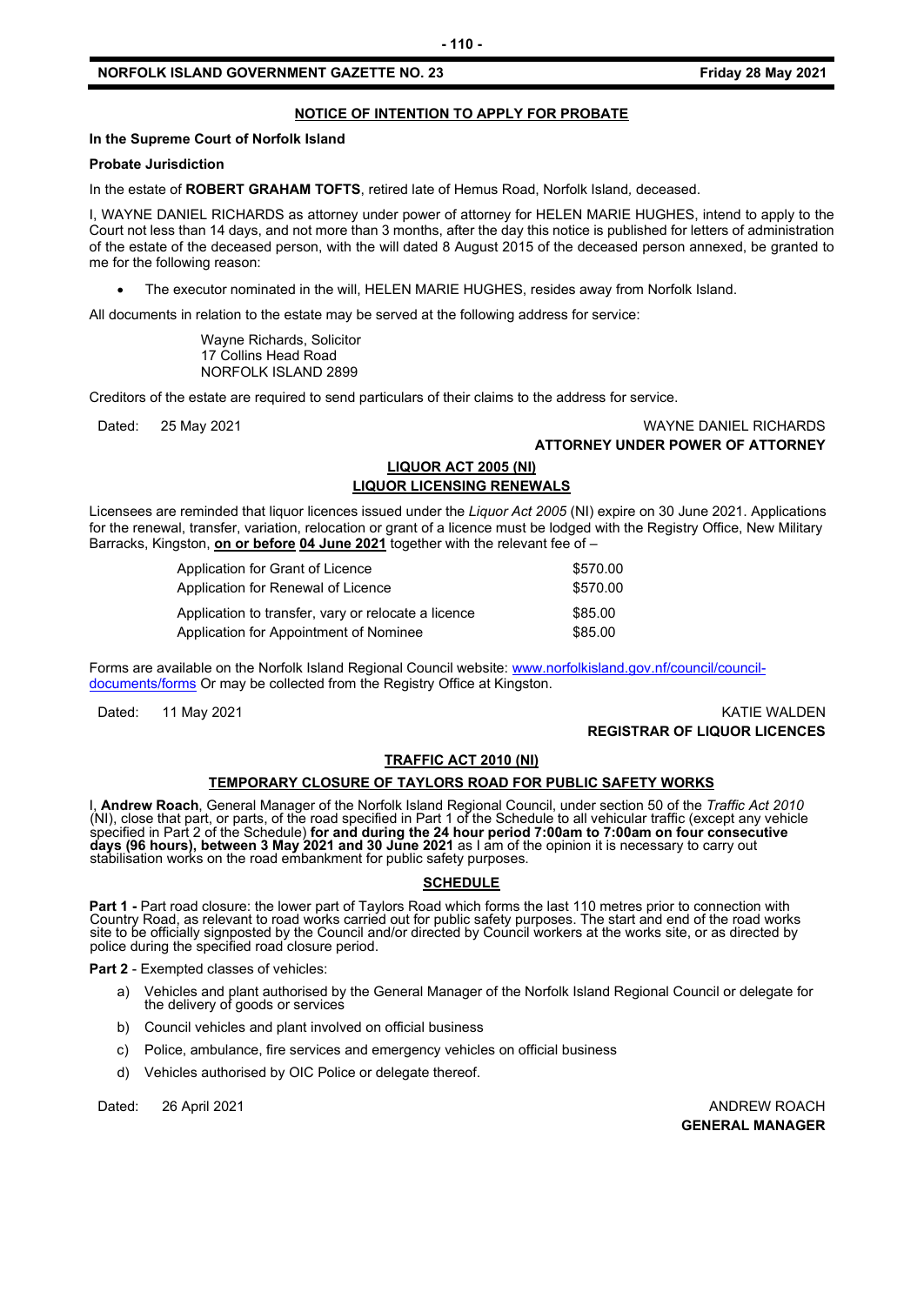#### **TRAFFIC ACT 2010 (NI)**

#### **TEMPORARY CLOSURE OF PRINCE PHILIP DRIVE FOR ROAD WORKS**

I, **Andrew Roach,** General Manager of the Norfolk Island Regional Council, under section 50 of the *Traffic Act 2010* (NI), close that part, or parts, of the road specified in Part 1 of the Schedule to all vehicular traffic (except any vehicle specified in Part 2 of the Schedule) for and during the period **7:30am to 4:30pm** each day on particular days between **26 April 2021 and 29 July 2021** as I am of the opinion it is necessary to allow for the installation of culverts as well as the completion of road construction and sealing works.

#### **SCHEDULE**

**Part 1 -** Part road closure:

The unsealed section of Prince Philip Drive, relevant to road works carried out for public safety purposes. The start<br>and end of the road works site to be officially signposted by the Council, or as directed by Council wor site, or as directed by police from time to time during the specified road closure period.

**Part 2** - Exempted classes of vehicles:

- a) Vehicles and plant authorised by the General Manager of the Norfolk Island Regional Council or delegate for the delivery of goods or services
- b) Council vehicles and plant involved on official business
- c) Police, ambulance, fire services and emergency vehicles on official business
- Vehicles authorised by OIC Police or delegate thereof.

Dated: 23 April 2021 **ANDREW ROACH** 

**GENERAL MANAGER**

#### **PROVISION OF STATUTORY SERVICES – VALUER GENERAL REQUEST FOR QUOTE 08/21**

The Norfolk Island Regional Council seeks the services of a suitably qualified person to fill the statutory position of Valuer General for an initial period of 12 months. The primary function of this position is to value all portions of land on Norfolk Island.

Applications should address the following criteria:

- Understanding of land valuation legislation as it applies to Norfolk Island and/or other States in Australia
- Availability for the period 1 July 2021 30 June 2022
- Relevant qualifications and skills
- Experience with similar projects
- Risk management policy
- Insurance policy
- **Methodology**
- A schedule of fees and charges
- Conflicts of interest

All quotes are to be submitted on or before 4:00pm, 4 June 2021 via Tenderlink. You can view the tender and submit a response at link **[https://portal.tenderlink.com/norfolk](http://mxr.tenderlink.com/track/click/31143144/portal.tenderlink.com?p=eyJzIjoiRnp5VTFkNlg5SVd4ZUVjRmJMRVA4UGlUajhZIiwidiI6MSwicCI6IntcInVcIjozMTE0MzE0NCxcInZcIjoxLFwidXJsXCI6XCJodHRwczpcXFwvXFxcL3BvcnRhbC50ZW5kZXJsaW5rLmNvbVxcXC9ub3Jmb2xrXCIsXCJpZFwiOlwiMTMzZTc3ZDM3ODJiNGIzNjk5YzJkNzEyNTljZjc1ZjVcIixcInVybF9pZHNcIjpbXCI4ZWQwMDdmYmU1ZWY3MjkyYjRjNWY3M2MxMmE2NzljMjNiM2U3NTk0XCJdfSJ9)**

If you require further information, please contact Leanne Webb by emailing [leanne.webb@nirc.gov.nf](mailto:leanne.webb@nirc.gov.nf) or, by phoning landline +672 3 22001 ext. 120 or, mobile +672 3 53653.

#### Dated: 13 May 2021 LEANNE WEBB **MANAGER CUSTOMER SERVICE**

#### **FULL TIME POSITION VACANT**

Norfolk Island Regional Council is seeking applications from enthusiastic, suitable persons to join the Council team. The relevant Position Description listing the full set of key accountabilities and competencies are available from our website <http://www.norfolkisland.gov.nf/your-council/working-council>

#### **Job Number: NIRC202021-16 – Vacant position**

**Fire Officer (3015) -** \$58,721 per annum

To assist in the provision of effective and compliant Aerodrome Rescue and Fire Fighting services in Norfolk Island. Respond to Domestic, Rural and Aviation Fire related Emergencies or Incidents throughout Norfolk Island.

Development and maintain Continued training of the team of Fire Fighters providing Fire Fighting and Rescue on Norfolk Island including the International Airport in accordance with Australian Public Safety and Civil Aviation Safety Authority Standards & Recommended Practices.

#### **Enquiry Contact Officer – Gerri Downie - phone +6723 22049 or emai[l gerri.downie@nirc.gov.nf](mailto:gerri.downie@nirc.gov.nf)**

General enquiries may be made to Human Resources Office, [hr@nirc.gov.nf](mailto:hr@nirc.gov.nf) or phone Thomas Andresen on + 6723 22001, Ext.5 or Ext.115.

10% superannuation, employer contributions only made if monthly wages exceed \$450 (before tax).

Appointments will be made on merit in compliance with the principles of Equal Employment Opportunity (EEO). If you are interested in the advertised position you will need to send a written application addressing the competencies and